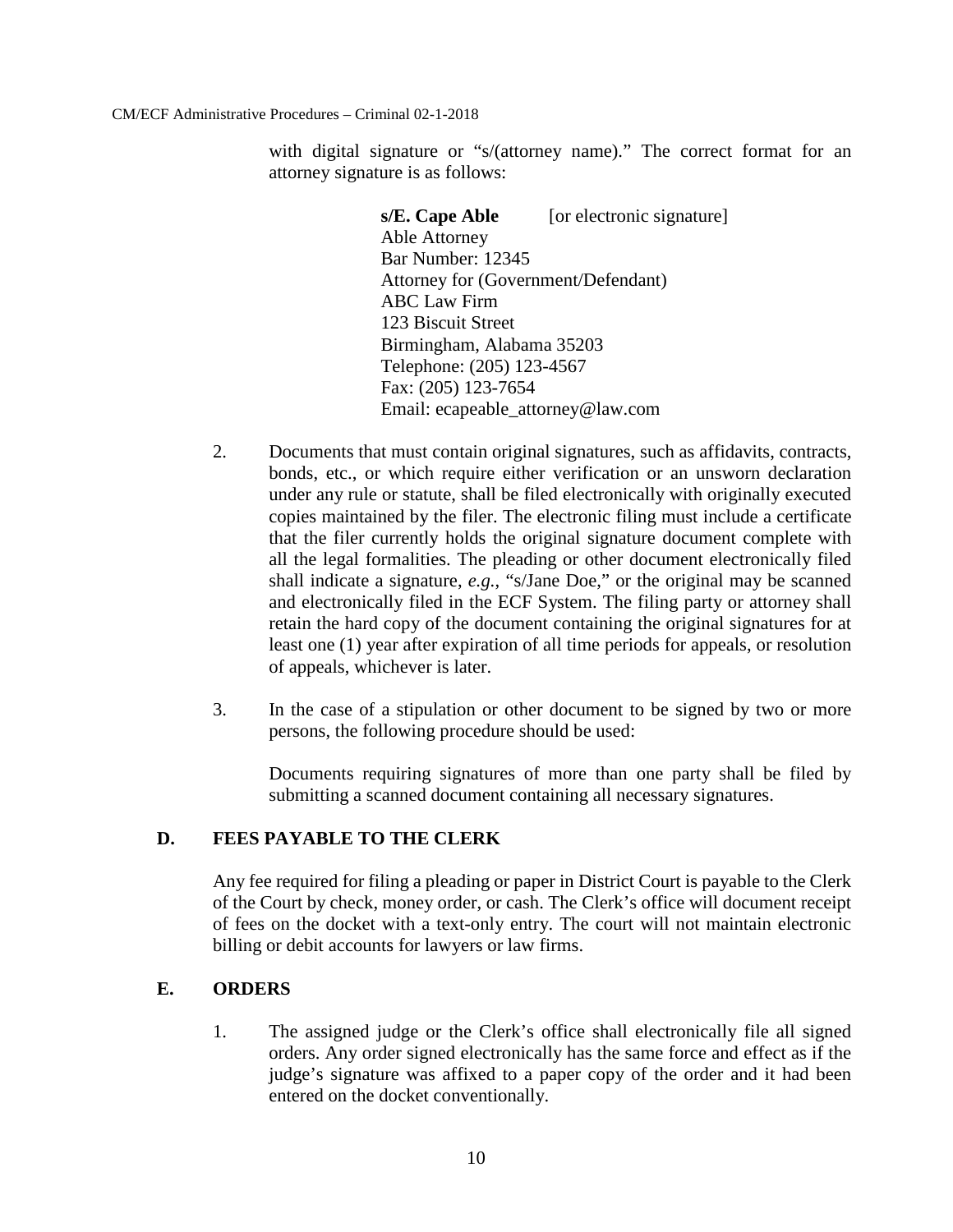2. The court will fax or mail copies of orders entered electronically to pro se parties who are not registered participants of the CM/ECF System.

# 3. **Submitting Proposed Orders**

Proposed orders may be electronically submitted directly to chambers as an attachment to an email and not submitted electronically through the court's CM/ECF System. The email should include the case number and style in the subject line. Attorneys are encouraged to send proposed orders directly to chambers in Word or WordPerfect format. Special email addresses for each judge are listed on the court's website. If the judge approves the proposed order, it will be electronically signed and filed in CM/ECF by court staff.

(a) A filing party moving for issuance of a writ, warrant, or summons should advise the judge if a prompt ruling is required. Any proposed writ or summons should be emailed directly to chambers in WordPerfect or Word format.

(b) A motion to file documents under seal shall be made in the manner specified in paragraph III(A) of these procedures.

# 4. **Filing Proposed Documents**

If leave of court is required before a party may file a document, the proposed document shall be attached as an exhibit to the motion requesting leave of court. If the court grants the motion, the attorney must file electronically an exact duplicate of the proposed document into the System.

# **F. TITLE OF DOCKET ENTRIES**

The party electronically filing a pleading or other document shall be responsible for designating a docket entry title for the document by using one of the docket event categories prescribed by the court.<sup>[4](#page-12-0)</sup>

# **G. CORRECTING DOCKET ENTRIES**

1. Once a document is filed electronically and becomes part of the case docket, corrections to the docket are made only by the Clerk's office. The System will not permit the filing party to make changes to the document(s) or docket entry filed in error once the transaction has been accepted and the Notice of Electronic Filing has been displayed.

<span id="page-12-0"></span><sup>&</sup>quot;Readers may view the "CM/ECF Criminal Menu for Attorneys" on the CM/ECF link on the court's website: www.alnd.uscourts.gov.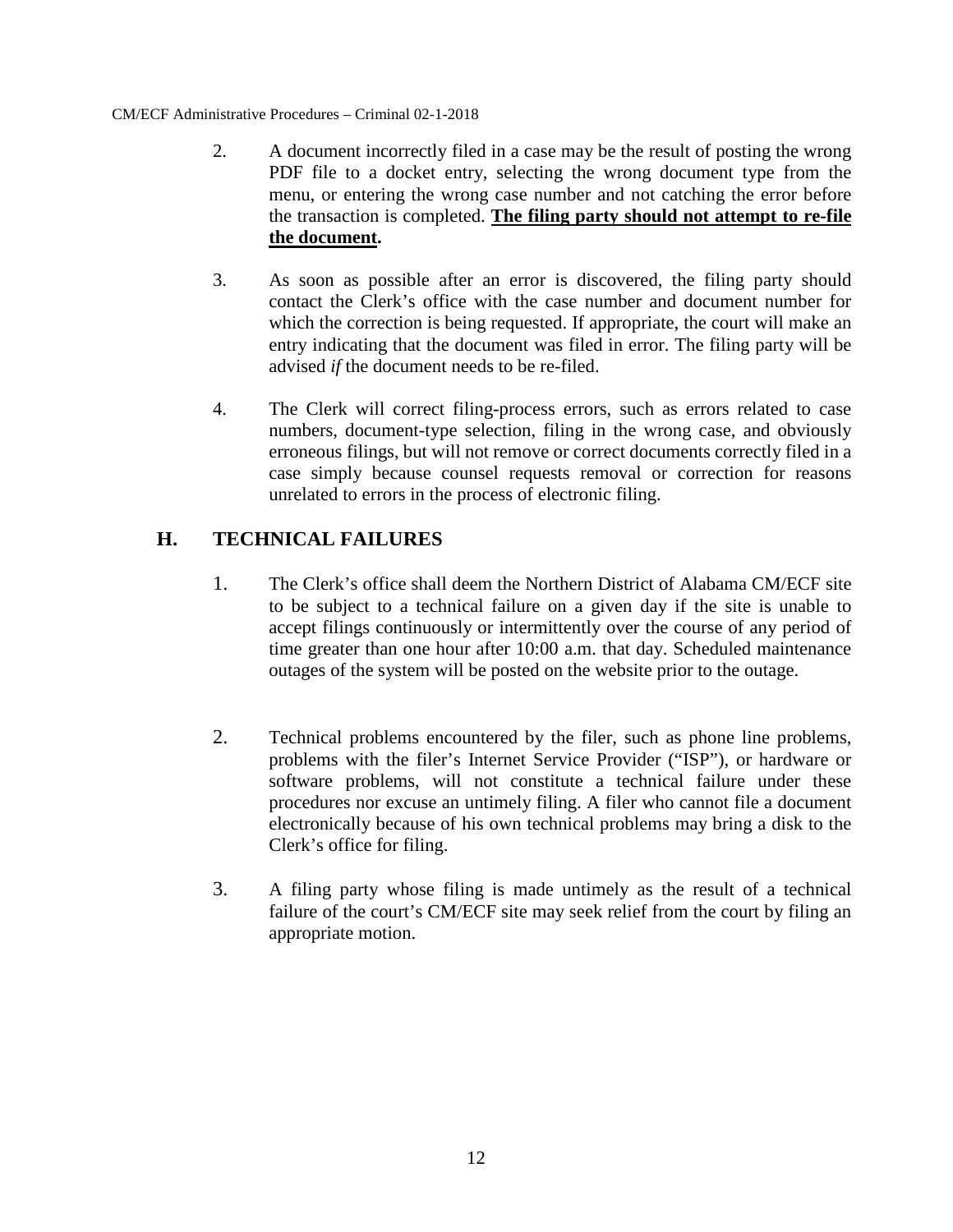# **I. PRIVACY**

To address the privacy concerns created by Internet access, you should not include certain types of sensitive information in any document filed with the court unless such inclusion is necessary and relevant to the case. You must remember that any personal information not otherwise protected will be made available over the Internet via CM/ECF. If sensitive information must be included, the following **five (5)** personal data identifiers **must be redacted** from electronically filed documents, unless otherwise ordered by the court:

- 1. **Social Security numbers**. If an individual's social security number must be included in a document, only the last four digits of that number should be used.
- 2. **Names of minor children**. If the involvement of a minor child must be mentioned, only the initials of that child should be used.
- 3. **Dates of birth**. If an individual's date of birth must be included in a document, only the year should be used.
- 4. **Financial account numbers**. If financial account numbers are relevant, only the last four digits of these numbers should be used.
- 5. **Addresses of Individuals.** If the address of an individual is relevant, only the city and state should be used.

In compliance with the E-Government Act of 2002, a party wishing to file a document containing the personal data identifiers specified above may file, with leave of court, an un-redacted document under seal. This document shall be retained by the court as part of the record. The court, however, will require a redacted version of the pleading to be filed electronically for the public file. Caution is recommended with regard to other personal identifiers, such as driver's license, medical records, treatment and diagnosis, employment history, individual financial information, and proprietary or trade secret information.

Counsel is strongly urged to share this information with all clients so that an informed decision about inclusion of materials may be made. It is the **sole responsibility of counsel and the parties** to ensure that redaction of personal identifiers is done. The Clerk **will not** review each pleading for compliance with the rule.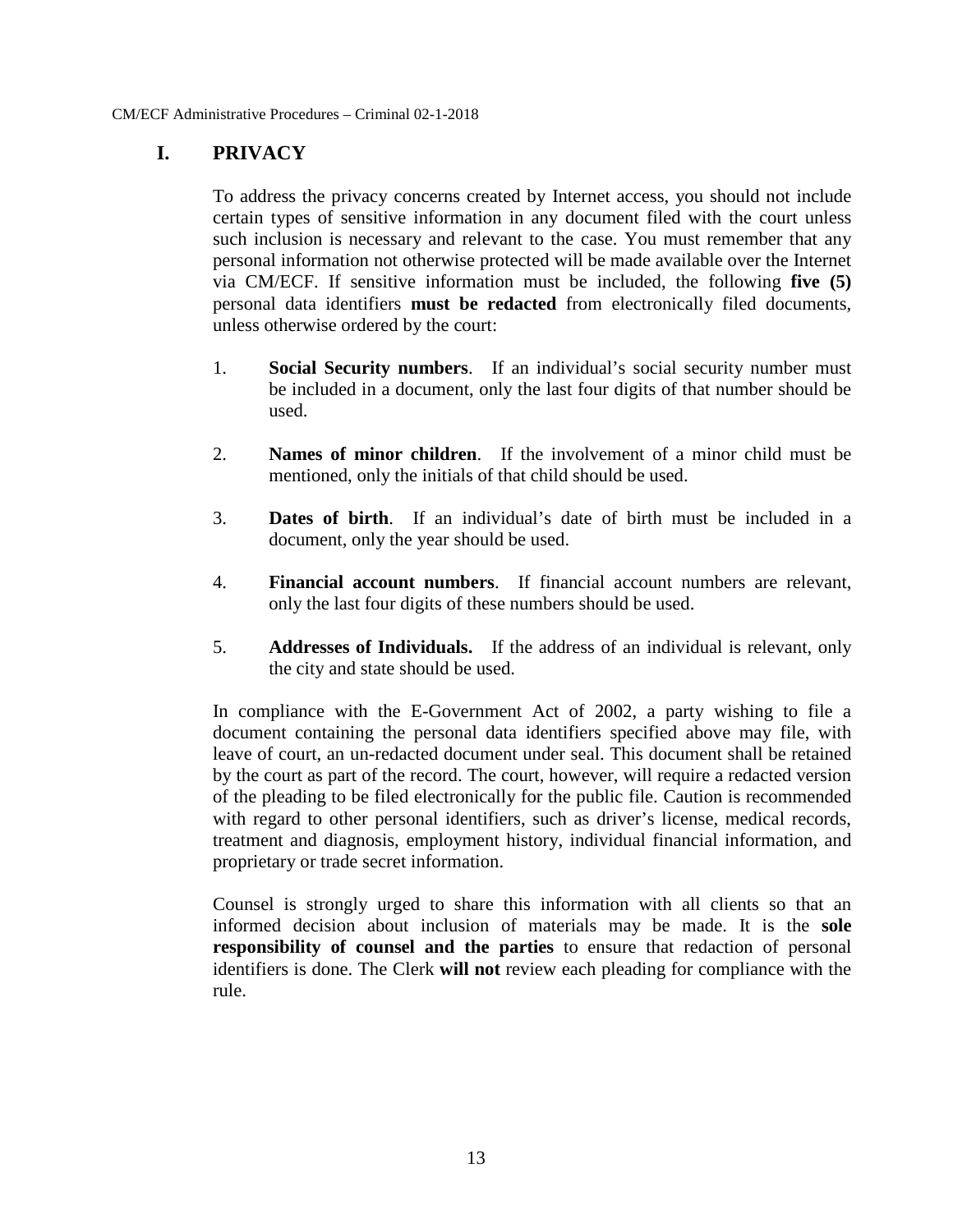#### **III. CONVENTIONAL FILING OF DOCUMENTS**

The following procedures govern documents filed conventionally. The court, upon application, may also authorize conventional filing of other documents otherwise subject to these procedures.

#### **A. DOCUMENTS TO BE FILED UNDER SEAL**

**Before a document is filed under seal, the filing party first must obtain permission from a judicial officer by filing a motion or application seeking leave to file a sealed document. At the same time, the document(s) proposed to be sealed is to be submitted to the Clerk in conventional paper format with a PDF copy of the document(s) on a disk.** A party must electronically file the motion or application for leave to file documents under seal, but **the filer should not electronically attach the document(s) proposed to be sealed**. A motion or application for leave to file documents under seal which is not filed electronically shall be presented in conventional paper format to the Clerk's office, together with a PDF version of the motion and sealed document(s) on a disk, along with a proposed order in paper format. If the motion or application is granted, the assigned judge, or designee, will enter an order authorizing the filing of the document(s) under seal, and the Clerk will file electronically the PDF version of the sealed document(s). **The filer should not undertake to electronically file the sealed document(s).** Documents so filed will be available for viewing only by counsel in the case and court staff assigned to the presiding judicial officer(s). Counsel must serve copies of seal documents on opposing counsel by mail.

#### **B. PRO SE LITIGANTS**

Pro se litigants shall conventionally file paper originals of all pleadings, motions, affidavits, briefs, and other documents which must be signed or which require either verification or an unsworn declaration under any rule or statute. The Clerk's office will scan and file the document electronically and retain the paper original. The official court record will be the electronic file maintained on the court's servers.

#### **C. SERVICE OF CONVENTIONAL FILINGS**

A filer who files documents conventionally, pursuant to these Administrative Procedures, by bringing a document to the Clerk's office for scanning and uploading to the System must serve conventional copies on all non-registered parties to the case in accordance with the Federal Rules of Criminal Procedure. Some delay in the uploading and subsequent electronic noticing of the document may be expected. If time of receipt by opposing counsel is an issue, filers should serve paper copies on registered parties conventionally or by alternate means, such as email or fax.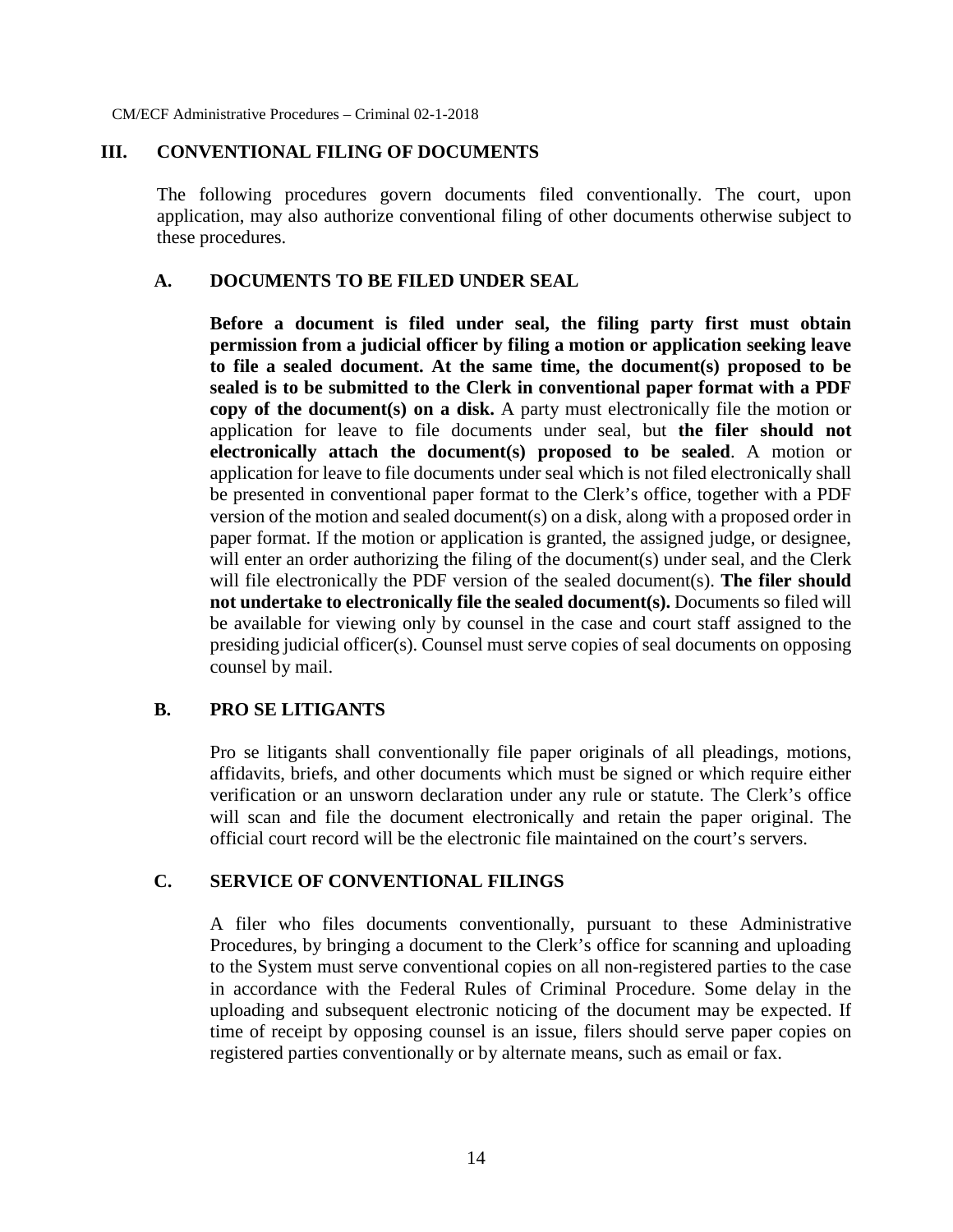#### **D. RETENTION OF ORIGINALS OF DOCUMENTS REQUIRING SCANNING**

Originals of documents which have been scanned by counsel and filed electronically must be retained by the filing party and made available upon request to the court and other parties for a period of at least one (1) year following the expiration of all time periods for appeals, or resolution of appeals, whichever is later.

#### **E. COPY REQUIREMENT FOR OVERSIZE DOCUMENTS**

For all electronic filings of twenty-five (25) pages or more, counsel is required to supply **one** conventional (paper) copy of the filing to the Clerk of Court. Such paper copies of the documents are to be submitted to the Clerk's office, **not to chambers**, within twenty-four hours after the electronic filing. The electronically filed document shall remain the official filing, and any discrepancy between it and the paper copy is resolved in favor of the electronically filed version. **Some judges have waived this requirement with selected filings which can be determined by reviewing the judge's personal webpage linked to the court's webpage.**

#### **F. WAIVERS OF ARRAIGNMENT**

A Waiver of Arraignment and Plea of Not Guilty as authorized by Rule 10(b) of the Federal Rules of Criminal Procedure, is not effective if filed electronically and will not excuse a defendant or counsel from appearing if notified to appear for arraignment. A waiver under Rule 10(b)(2) is not effective until accepted and approved by the court (Rule 10(b)(3)). A document styled as a Waiver is a legal nullity unless and until accepted by the court. The only circumstance under which a written Waiver of Arraignment and Plea of Not Guilty has been accepted by the court has involved a superseding indictment in which there has been no substantive change to the charge made against a waiving defendant. The Waiver of Arraignment and Plea of Not Guilty must be on a paper form provided directly to counsel by a judge of this court, and signed by both counsel and the defendant. The Waiver of Arraignment and Plea of Not Guilty is to be returned directly to the chambers of the judge providing the form, not filed with the Clerk of the Court. **The waiver is valid only upon its acceptance by** the court as certified by the judge's signature on the same form which contains the original signatures of both the defendant and defendant's counsel. No other method of waiver of arraignment and plea of not guilty pursuant to Rule 10 has been or will be accepted by the United States District Court for the Northern District of Alabama without special order.

#### **IV. EXHIBITS**

#### **A. ATTACHMENTS/EVIDENCE NOT IN SUPPORT OF A MOTION**

This section applies to exhibits other than those submitted in support of a motion. Exhibits submitted in support of a motion are governed by Section IV(B) of these procedures.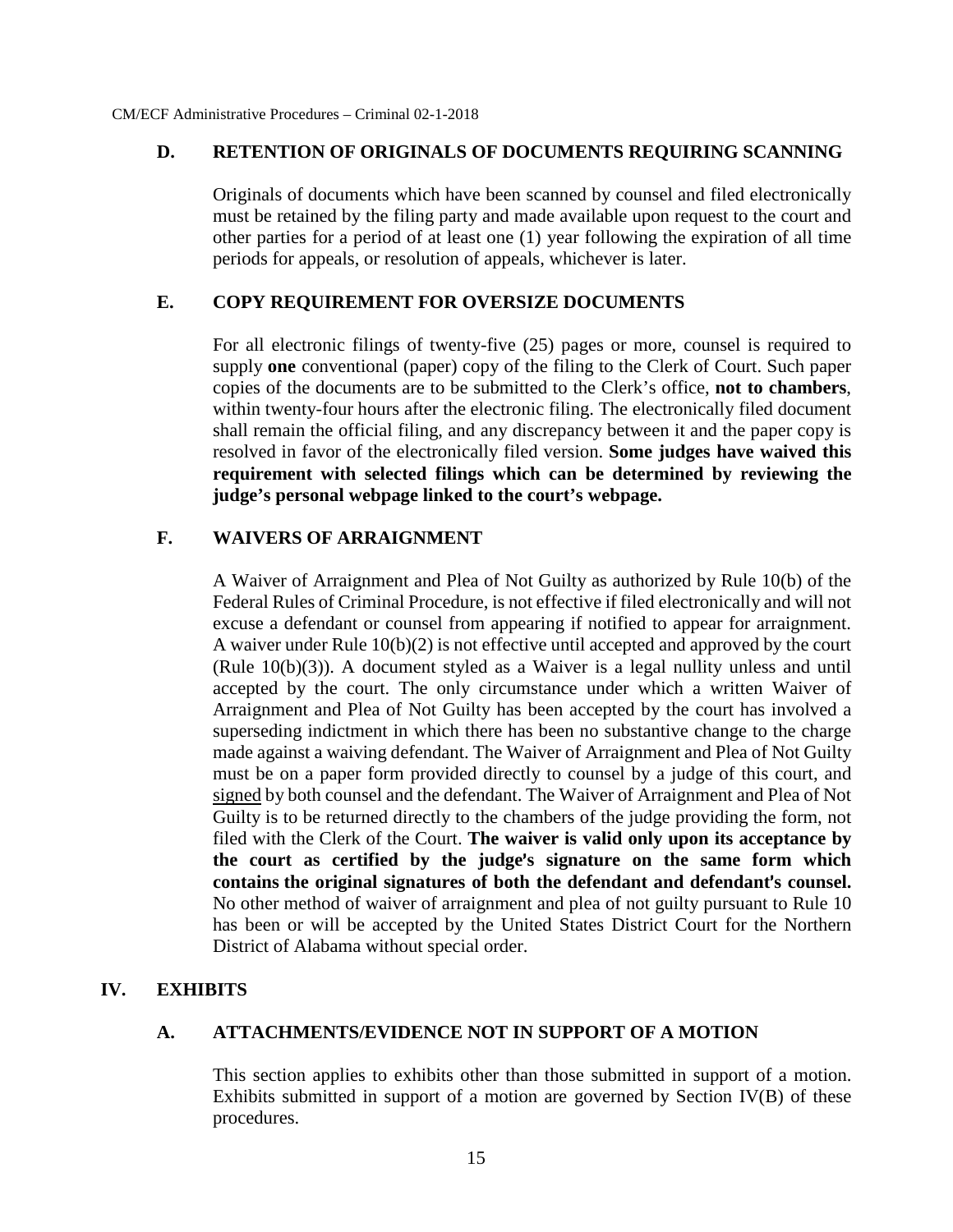- 1. Attachments and exhibits to documents which are too large to convert to a usable electronic format, such as books, large color pictures or old documents of poor quality, may be conventionally filed with the Clerk and served on opposing counsel. The conventional charging document or electronically filed document with exhibits must include a statement that the attachments and/or exhibits are being conventionally filed. Documents so filed shall be retained by the Clerk in accordance with the records management guide.
- 2. If possible, a filing party should electronically image, *i.e.*, "scan," a paper exhibit that is fewer than 10 megabytes and submit the exhibit as a PDF file. Because PDF files containing scanned documents take up considerably more space on the System than PDF files containing electronically generated documents, filing parties may submit PDF files containing scanned documents of more than 10 megabytes only if they are filed in separate 10-megabyte segments. Electronically filed documents with large attachments and/or exhibits must attach an appendix clearly identifying the exhibits and attachments. Additionally, each PDF attachment of exhibits or evidence should clearly identify the content in the description field on the electronic filing.
- 3. If the scanner is set to scan in color, documents will take much longer to upload; filing parties should configure their scanners to scan documents at 200 dpi and in black and white, not in color. Documents appearing in color in their original form, such as color photographs, may be scanned in color and then uploaded to the System.
- 4. The filing party must verify the readability of scanned documents before filing them electronically with the court.
- 5. Exhibits submitted conventionally shall be served on other parties conventionally.

# **B. EVIDENCE IN SUPPORT OF OR IN OPPOSITION TO A MOTION**

- 1. A party electronically submitting evidentiary materials to the Clerk's office in support of, or in opposition to, a motion shall reference the base motion being supported or opposed in the caption of the pleading and include as the first attachment an index listing each item of evidence being filed. Attachments and exhibits which are too large to file electronically shall be filed in accordance with Sections IV(A)(1)&(2).
- 2. If possible, filing parties should electronically image, *i.e.*, "scan," a paper exhibit and attach the resulting PDF file(s) to the electronically filed motion if the attached files are no more than 10 megabytes each. Note that multiple files can be attached to a filing, so long as each does not exceed the 10 megabyte limitation.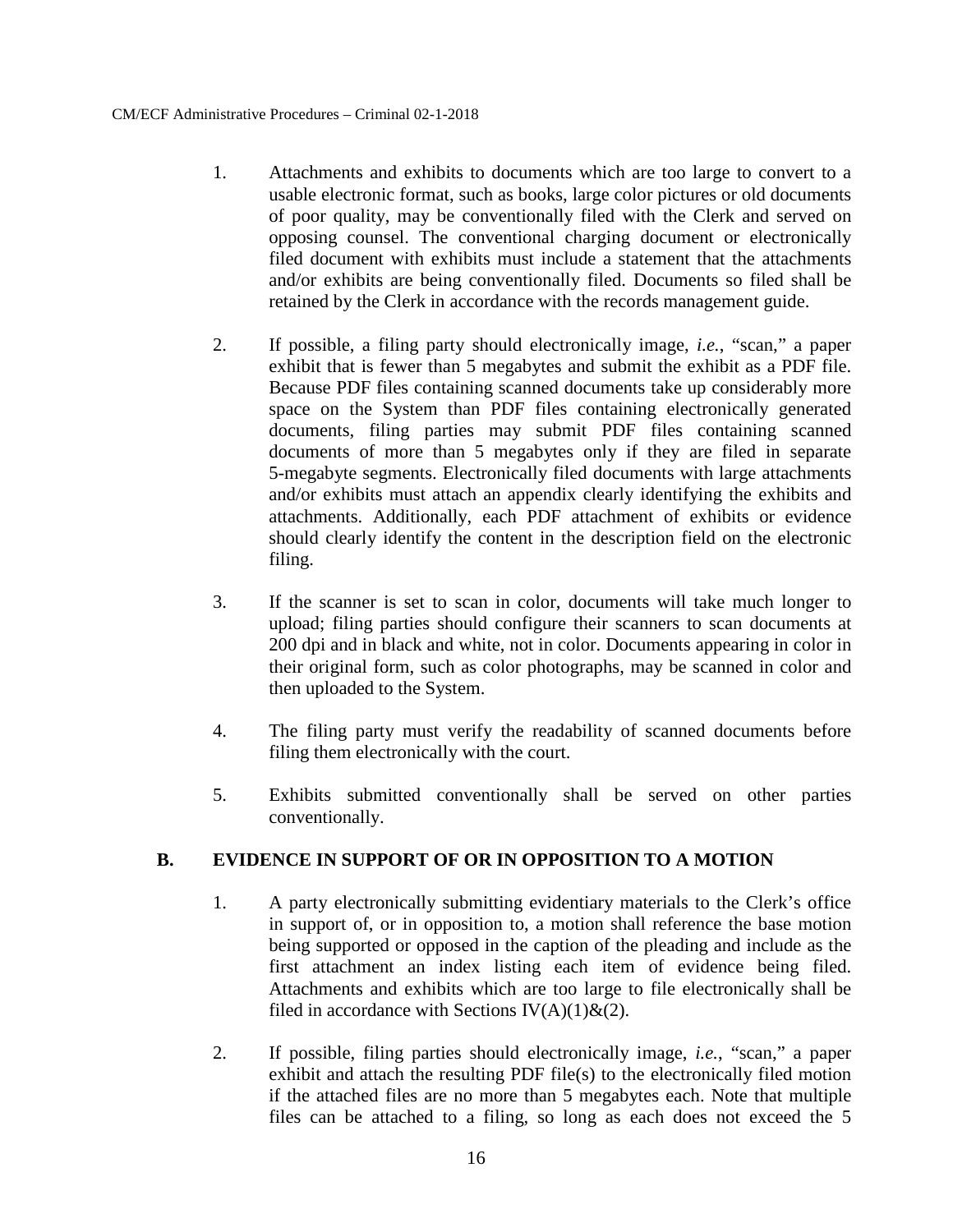Each separate file attachment must be clearly identified in the index of the attachment for easy recognition.

- 3. If the scanner is set to scan in color, documents will take much longer to upload; filing parties should configure their scanners to scan documents at 200 dpi and in black and white, not in color. Documents appearing in color in their original form, such as color photographs, may be scanned in color and then uploaded to the System.
- 4. The filing party is required to verify the readability of scanned documents before filing them electronically with the court.
- 5. A party submitting evidentiary materials in conventional format shall also file in conventional format an index of evidence listing each item of evidence being filed and identifying the motion to which it relates. Lengthy documents submitted to the Clerk's office in paper form shall not be bound or stapled or paper clipped, but rather, shall be held together by removable spring binding clips.
- 6. Copies of conventionally filed supporting materials shall be served on other parties conventionally.

# **C. TRIAL AND HEARING EXHIBITS**

Effective December 1, 2016, the United States Court of Appeals for the Eleventh Circuit adopted changes to its Local Rules and Internal Operating Procedures that impact the manner in which trial or hearing exhibits are transmitted to the court of appeals in connection with appeals. For purposes of CM/ECF, there are three (3) important requirements:

- "The district court clerk must include in the electronic record on appeal electronic versions of all documentary exhibits admitted into evidence at trial or any evidentiary hearing";
- "If documentary exhibits have been sealed or marked confidential by the district court or the district court clerk, the district court clerk must transmit any such sealed or confidential documentary exhibits to this court either in their original form or in electronic form provided the electronic access is appropriately restricted,…"; and
- "As to non-documentary physical exhibits, the parties are required to include photographs or other reproductions of such exhibits in the electronic record on appeal."
- 1. In order to comply with the Eleventh Circuit's requirements, beginning December 1, 2016, counsel offering any **documentary exhibit** at a trial or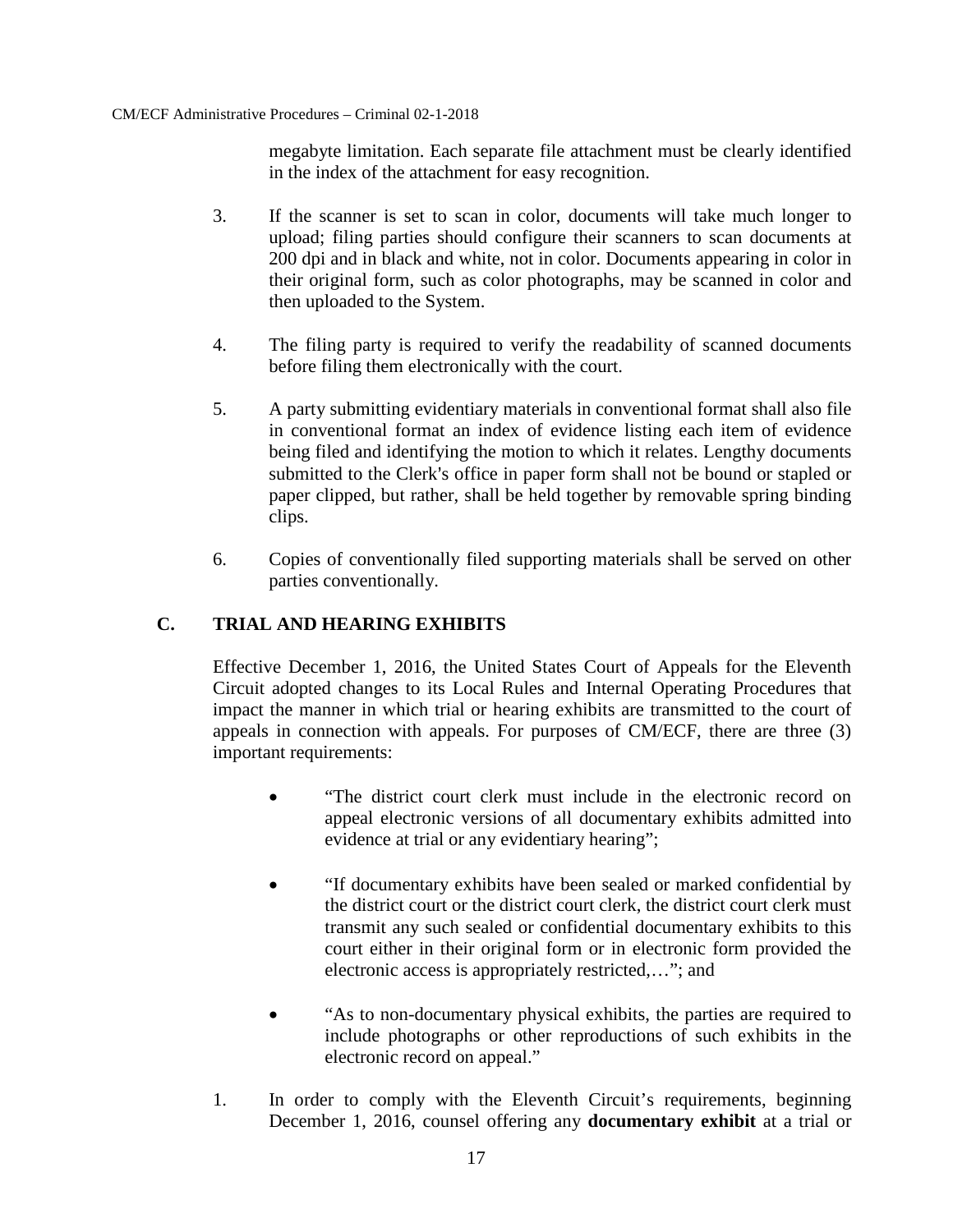hearing must supply the courtroom deputy assigned to the trial or hearing a full, complete, and unaltered electronic version of each offered documentary exhibit, scanned or created in PDF format. (Counsel should refer to paragraph I(C)(2) of this Administrative Procedures Manual for specifications related to scanning and creating PDF-formatted files). To enable the courtroom deputy to electronically docket each separate exhibit, each exhibit shall be a separate PDF-formatted electronic file (*i.e.*, trial or hearing exhibits should NOT be combined in one large PDF file).

- 2. At the beginning of the trial or hearing, counsel must supply the courtroom deputy with a disk or other electronic medium on which such separate exhibit files have been stored so that the courtroom deputy may upload each such exhibit file to CM/ECF at the conclusion of the trial or hearing. The labeling of each electronic exhibit file must correspond to the exhibit number or other identification on the documentary exhibit. If counsel offers an exhibit for which he or she has not supplied an electronic version at the beginning of the trial or hearing, counsel shall provide such an electronic version before the end of the proceeding.
- 3. In the event counsel desires to keep an exhibit confidential or sealed, counsel should bring that to the attention of the court and the courtroom deputy so that appropriate docketing can occur.
- 4. For every **non-documentary physical exhibit**, counsel must supply the courtroom deputy with one or more unaltered and unannotated photographs, drawings, diagrams, or other depictions of the exhibit, scanned or created in PDF format for electronic filing. Multiple photographs, drawings, diagrams, or depictions of the same physical exhibit may be combined into one PDF-formatted file, but separate electronic files will be provided for each separate exhibit.
- 5. At the beginning of a trial or hearing, counsel shall provide the courtroom deputy with a disk or other electronic medium on which such PDF-formatted electronic files depicting physical exhibits have been stored. The courtroom deputy will upload and docket into CM/ECF the electronic files related to admitted exhibits at the conclusion of the trial or hearing. The labeling of each electronic exhibit file must correspond to the exhibit number or other identification on the physical exhibit. If counsel offers an exhibit for which he or she has not supplied an electronic depiction at the beginning of the trial or hearing, counsel shall provide such an electronic depiction before the end of the proceeding.
- 6. Counsel may request that the court instruct the courtroom deputy to upload and docket a documentary exhibit or depictions of a physical exhibit not admitted into evidence by the court for purposes of preserving for appeal an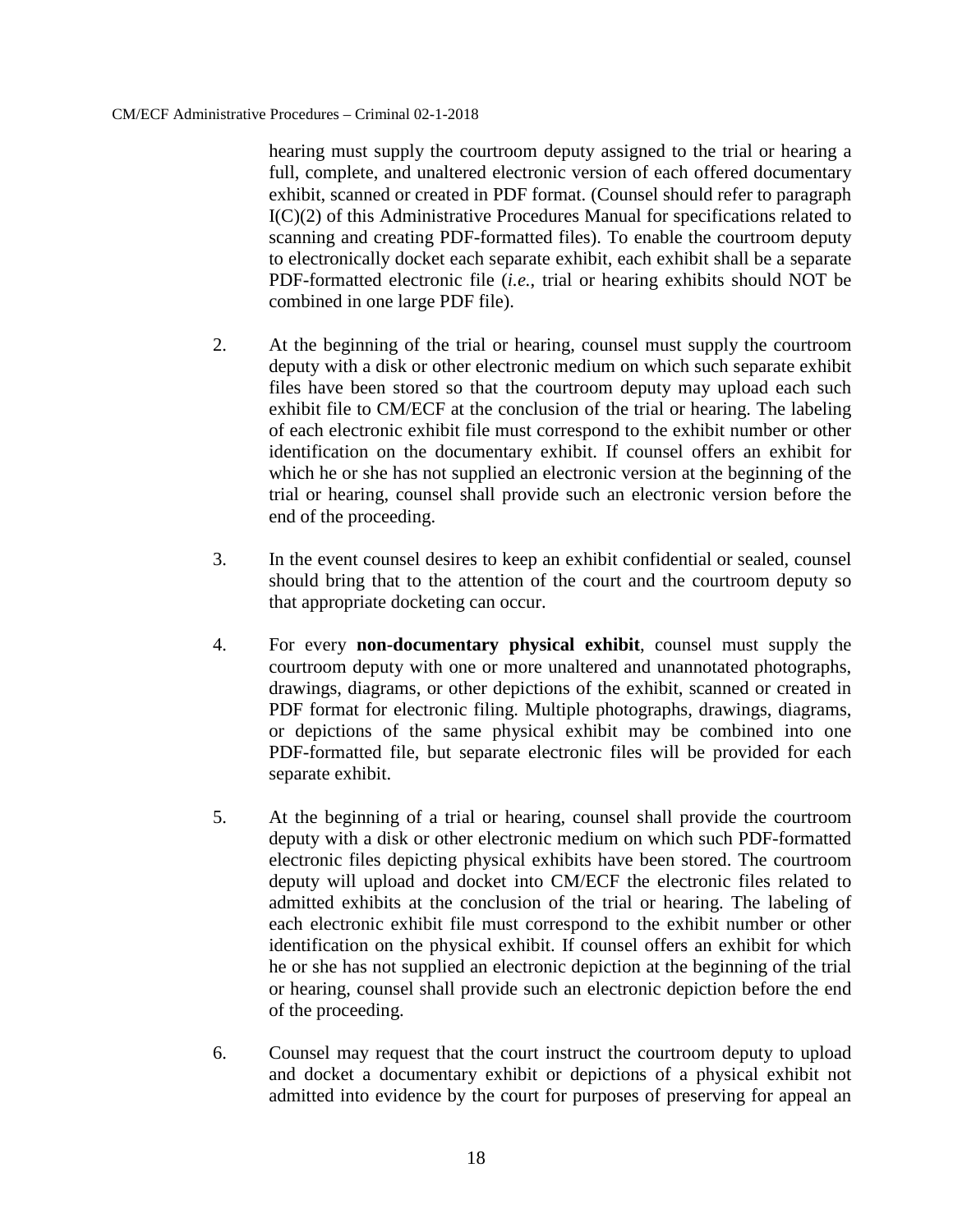offer of proof as to such an exhibit, but such exhibit shall not be displayed to or revealed to the jury.

# **V. PUBLIC ACCESS TO THE SYSTEM DOCKET**

# **A. PUBLIC ACCESS AT THE COURT**

Electronic access to the electronic docket and documents filed in the System is available at no charge at the Clerk's office during regular business hours. A copy fee for an electronic reproduction is required in accordance with 28 U.S.C. § 1930.

#### **B. INTERNET ACCESS**

- 1. Remote electronic access to the System for viewing purposes is limited to subscribers to the Public Access to Court Electronic Records ("PACER") system. The Judicial Conference of the United States has ruled that a user fee will be charged for remotely accessing certain detailed case information, such as filed documents and docket sheets in criminal cases, but excluding review of calendars and similar general information.<sup>[5](#page-20-0)</sup>
- 2. Until further order of the court, no one but an attorney of record may remotely view records in criminal cases. Public remote access will be limited to viewing docket sheets only.
- 3. An exception to the prohibition on public remote access to criminal case filings is possible in a high-profile criminal case where the demand for documents will impose extraordinary demands on the court's resources. The district court is authorized to provide Internet access to the documents filed in that case if all parties consent and the trial judge finds that such access is warranted.

# **C. CONVENTIONAL COPIES AND CERTIFIED COPIES**

Conventional copies and certified copies of electronically filed documents may be purchased at the Clerk's office. The fee for copying and certifying will be in accordance with 28 U.S.C. § 1914.

<span id="page-20-0"></span><sup>&</sup>lt;sup>5</sup> According to a memorandum from the Administrative Office of the United States Courts dated April 9, 2002, non-judiciary CM/ECF users will be charged a fee of seven cents per page starting on July 1, 2002, to access electronic data such as docket sheets and case documents obtained remotely through the PACER system. The maximum charge per document is \$2.10.

The access fee does not apply to official recipients of electronic documents, *i.e.*, parties legally required to receive service or to whom service is directed by the filer in the context of service under Federal Rules of Criminal Procedure. Official recipients will receive the initial electronic copy of a document free to download as they see fit, but if they remotely access the document again, they will be charged seven cents a page.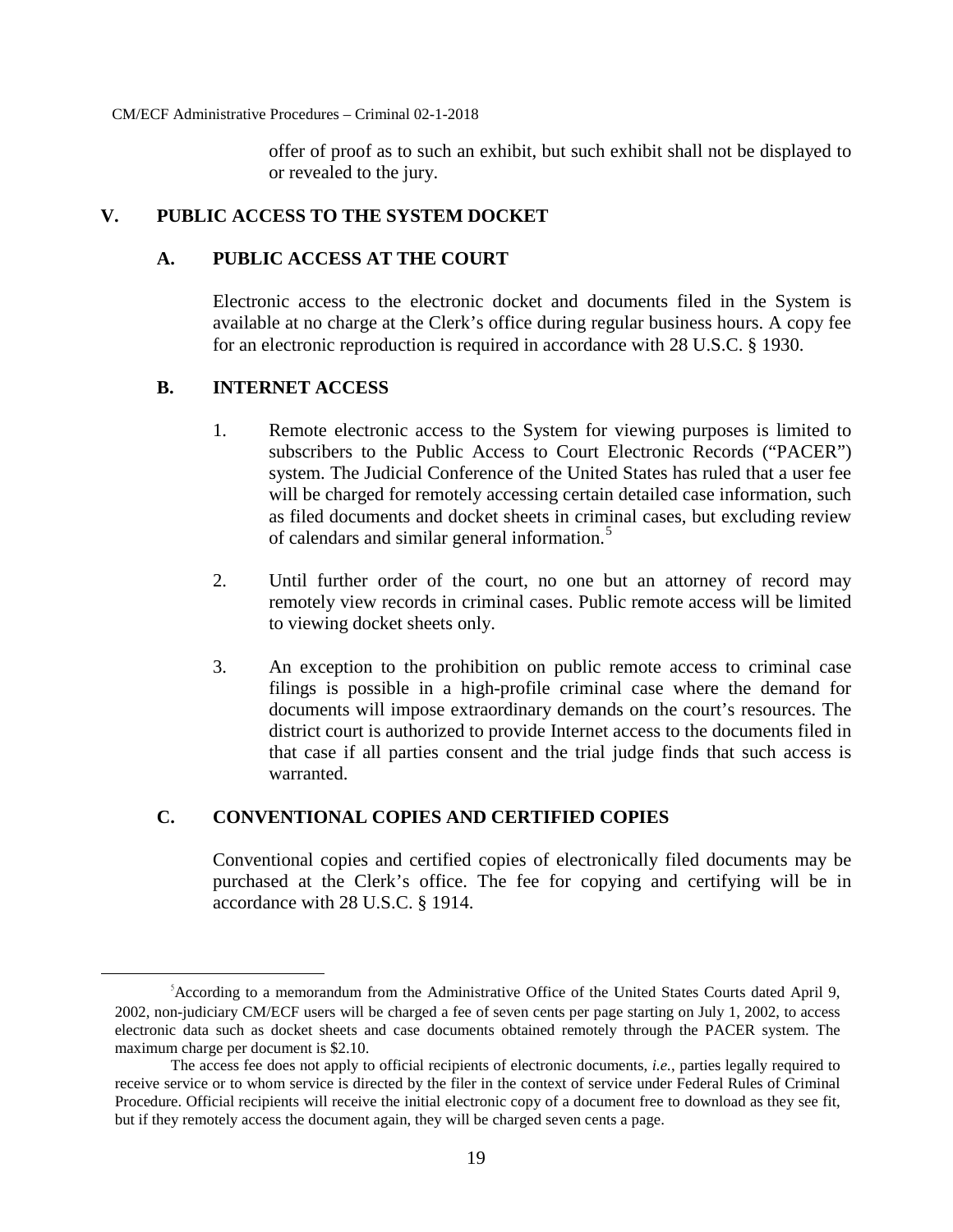# **FORM ATTACHMENT**